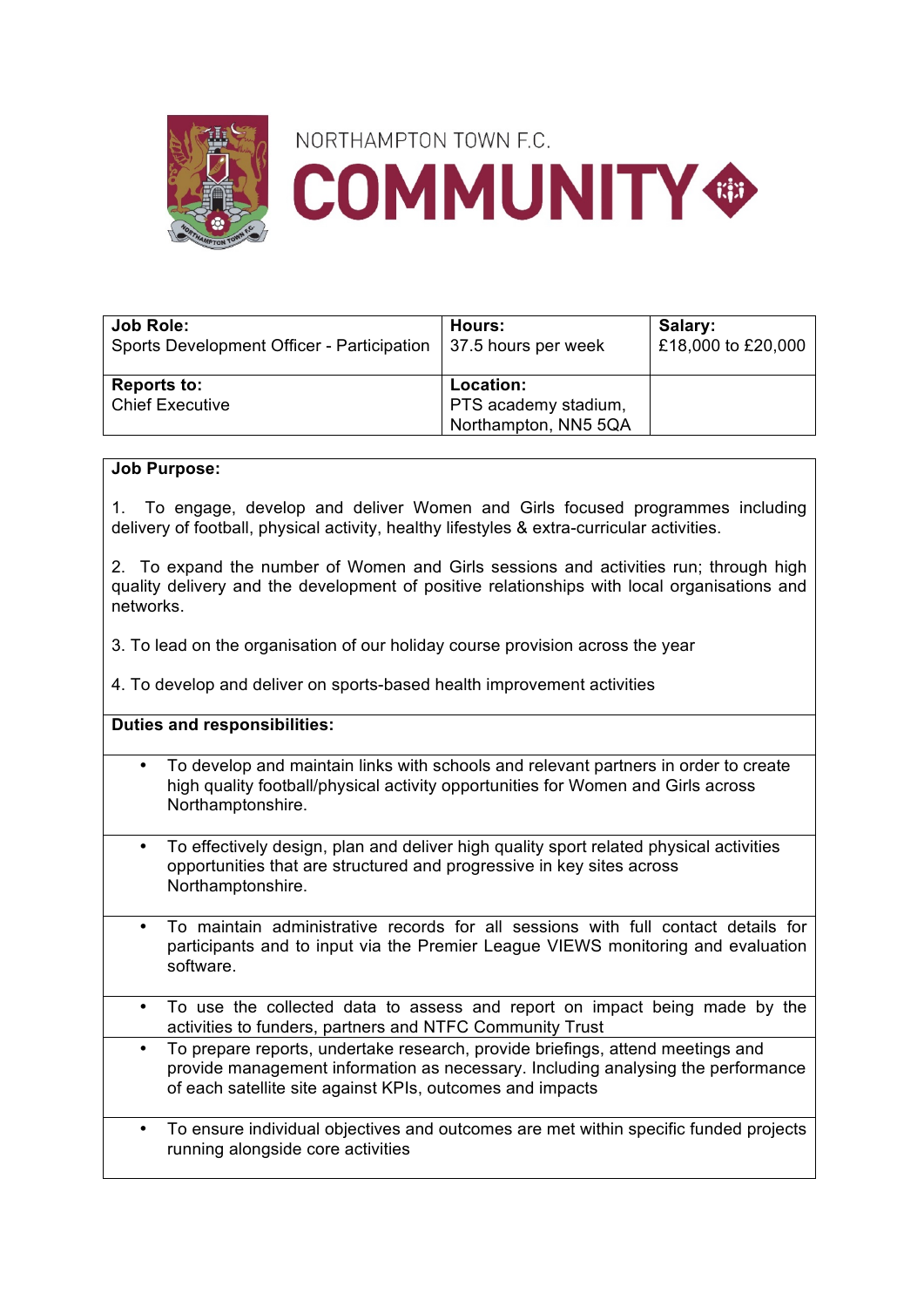- Ensuring safety for all participants by undertaking health and safety checks before each activity and adopting the Trust's safeguarding procedures.
- Drive participant recruitment across Northamptonshire to engage in our holiday courses and wider community programmes
- Identify funding pots and apply for additional funding to grow provision
- To proactively promote NTFC Community Trust and NTFC within the community
- Completing all other tasks as requested by NTFC Community Trust's Senior Management Team.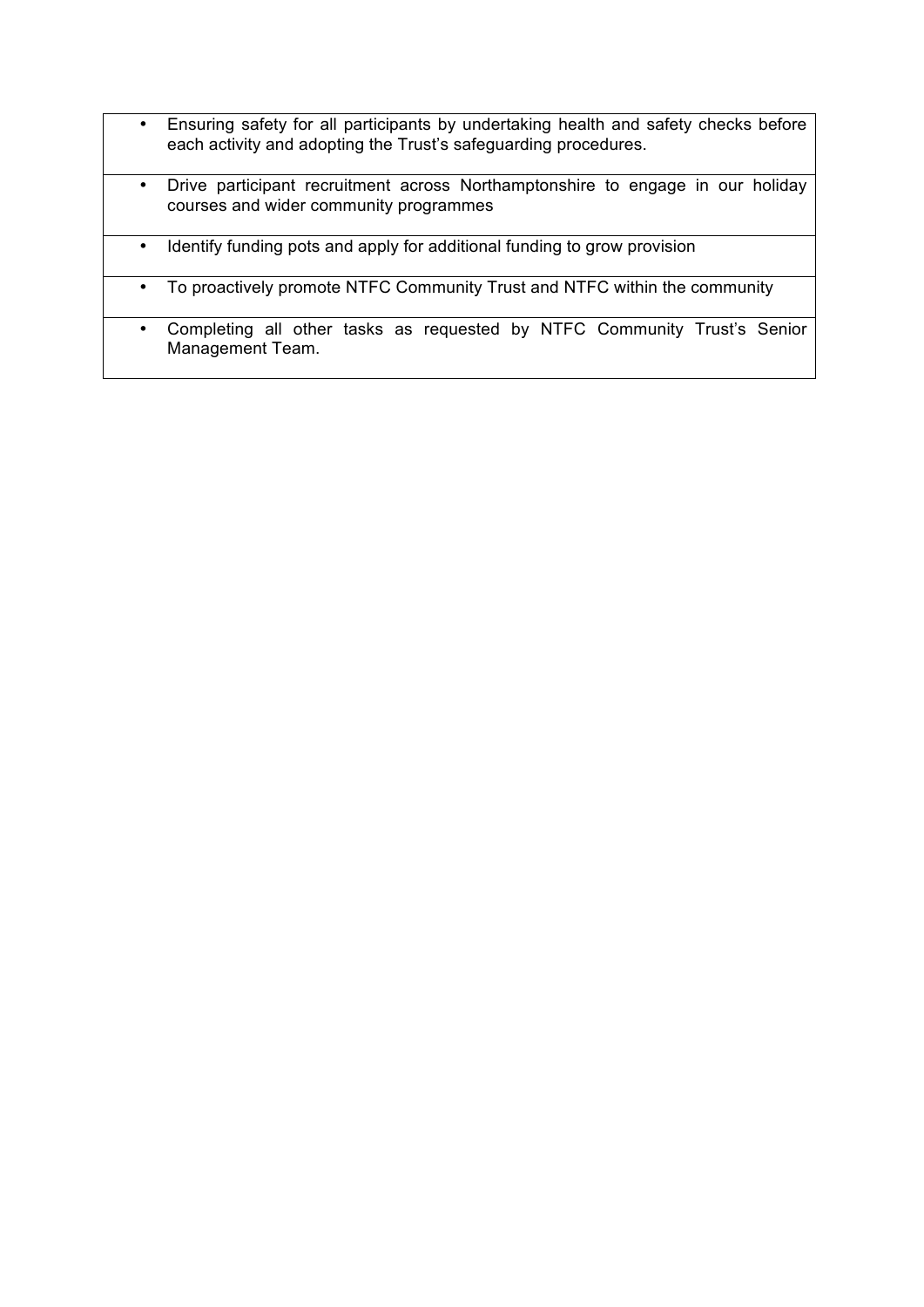## **Person Specification**

| <b>Education/Qualifications</b>                                                                                                                             | <b>Essential</b> | <b>Desirable</b> |
|-------------------------------------------------------------------------------------------------------------------------------------------------------------|------------------|------------------|
| FA Level 2 Coaching Football Award                                                                                                                          |                  |                  |
| In date Safeguarding Certificate                                                                                                                            |                  |                  |
| In date First Aid Certificate                                                                                                                               |                  |                  |
| GCSE grade C or above in English and Maths                                                                                                                  |                  |                  |
| Level 3 Certificate in Supporting PE and School Sport                                                                                                       |                  |                  |
| Other level 1 or above sport / activity based qualifications                                                                                                |                  |                  |
| Relevant degree level qualification                                                                                                                         |                  |                  |
| <b>Knowledge and Experience</b>                                                                                                                             | <b>Essential</b> | <b>Desirable</b> |
| At least one years experience of working with children,<br>teenagers or young people within a sports, community or<br>educational setting                   |                  |                  |
| Ability to work effectively within a team understanding<br>roles and responsibilities within the settings                                                   |                  |                  |
| Experience of organising/managing community sports<br>based programmes                                                                                      |                  |                  |
| Experience using VIEWS or Upshot to manage data                                                                                                             |                  |                  |
| Knowledge of relevant legislation in child welfare and<br>safeguarding                                                                                      |                  |                  |
| A good knowledge of General Data Protection<br>Regulations and how it relates to the role                                                                   |                  |                  |
| Experience of setting up holiday course or soccer school<br>based activities                                                                                |                  |                  |
| Knowledge of Northamptonshire area                                                                                                                          |                  |                  |
| Experience of delivering sport or football based activities<br>with adults and/or specifically female participants                                          |                  |                  |
| Experience of managing and working with budgets                                                                                                             |                  |                  |
| Experience of writing and success with funding bids                                                                                                         |                  |                  |
| Experience of monitoring and evaluating a programme to<br>measure impact                                                                                    |                  |                  |
| <b>Equality and Diversity</b>                                                                                                                               | <b>Essential</b> | <b>Desirable</b> |
| Ability to work in a non discriminatory and inclusive<br>manner in accordance with the Northampton Town FC<br>Community Trust equality and diversity policy |                  |                  |
| Understand how valuing diversity can improve our ability<br>to deliver better services and reduce disadvantage                                              | J                |                  |
| Challenge behaviours and processes which do not<br>positively advance the diversity agenda within the<br>community                                          |                  |                  |
| <b>Skills and Competencies</b>                                                                                                                              | <b>Essential</b> | <b>Desirable</b> |
| Ability to deliver fun, engaging sessions to participants of<br>ranging ages                                                                                |                  |                  |
| Manage own workload, meet targets and outputs                                                                                                               |                  |                  |
| Excellent communication skills including written,<br>telephone and interpersonal skills                                                                     |                  |                  |